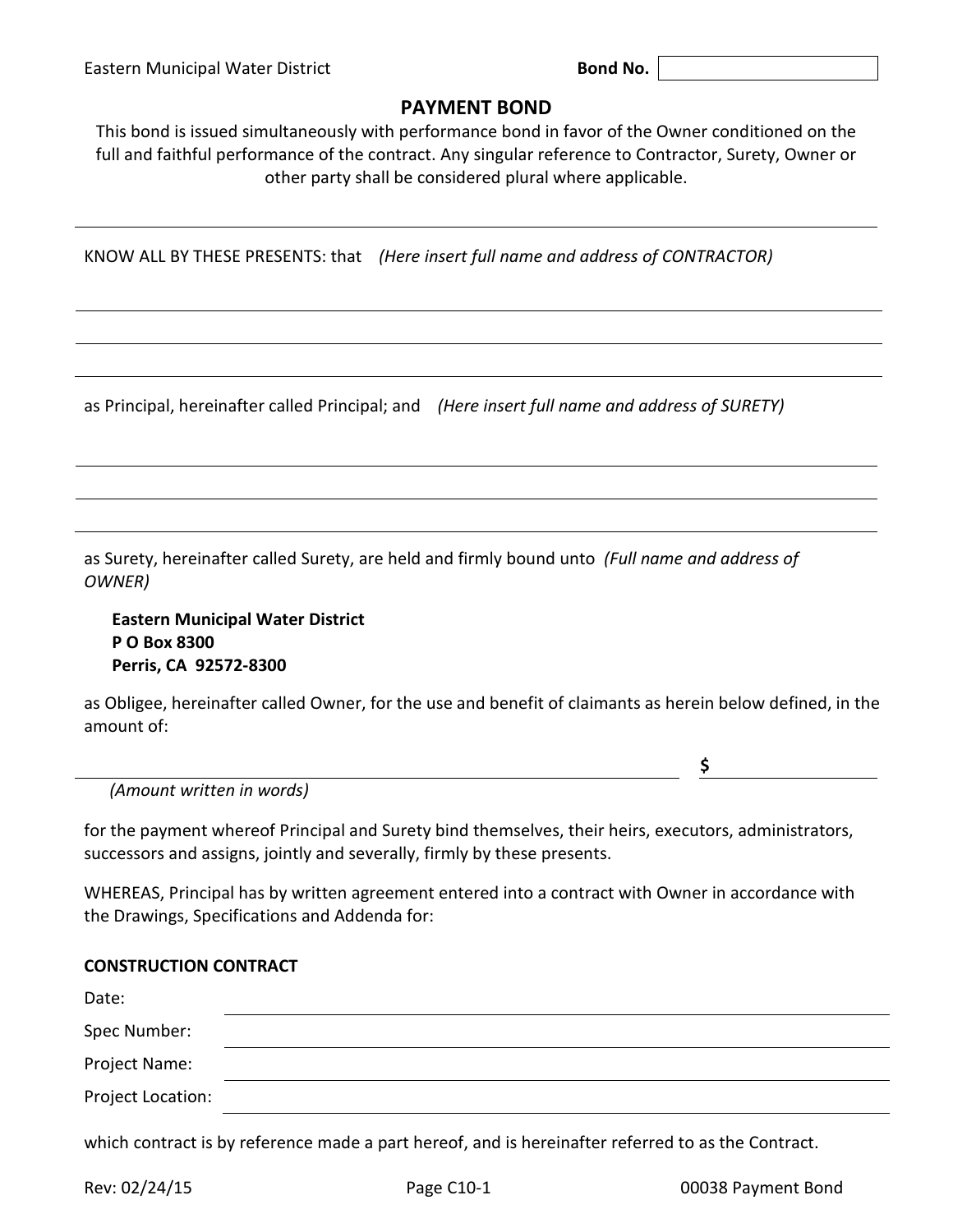NOW, THEREFORE, THE CONDITION OF THIS OBLIGATION is such that, if Principal shall promptly (1) make payment to all claimants as hereinafter defined, for all labor and material used or reasonably required for use in the performance of the Contract, and (2) pay all amounts due under the California Unemployment Insurance Code with respect to work or labor performed under the Contract, and (3) pay for any amounts required to be deducted, withheld, and paid over to the California Employment Development Department from the wages of employees of the Principal and subcontractors pursuant to Section 13020 of the California Unemployment Insurance Code with respect to the work and labor, then this obligation shall be void; otherwise it shall remain in full force and effect, subject, however, to the following conditions:

**1** A claimant is defined as any of the persons named in Section 3181 of the California Civil Code.

**2** The above-named Principal and Surety hereby jointly and severally agree with the Owner that every claimant as herein defined, or its assign, who has not been paid in full before the expiration of a period of ninety (90) days after the date on which the last of such claimant's work or labor was done or performed, or materials were furnished by such claimant, may sue on this bond for the use of such claimant, prosecute the suit to final judgment for such sum or sums as may be justly due claimant, including reasonable attorney's fees to be fixed by the court, and have execution thereon. The Owner shall not be liable for the payment of any costs or expenses of any such suit.

**3** No suit or action shall be commenced hereunder by any claimant:

> a) Unless written notice has been given in compliance with California Civil Code section 3252.

- b) After the expiration of one (1) year following the date on which Principal ceased Work on said Contract, it being understood, however, that if any limitation embodied in this bond is prohibited by any law controlling the construction hereof such limitation shall be deemed to be amended so as to be equal to the minimum period of limitation permitted by such law.
- c) Other than in a state court of competent jurisdiction in and for the county or other political subdivision of the state in which the Project, or any part thereof, is situated, or in the United States District Court for the district in which the Project, or any part thereof, is situated, and not elsewhere.

**4** The amount of this bond shall be reduced by and to the extend of any payment or payments made in good faith hereunder, inclusive of the payment by Surety of mechanics' liens which may be filed of record against said improvement, whether or not claim for the amount of such lien be presented under and against this bond.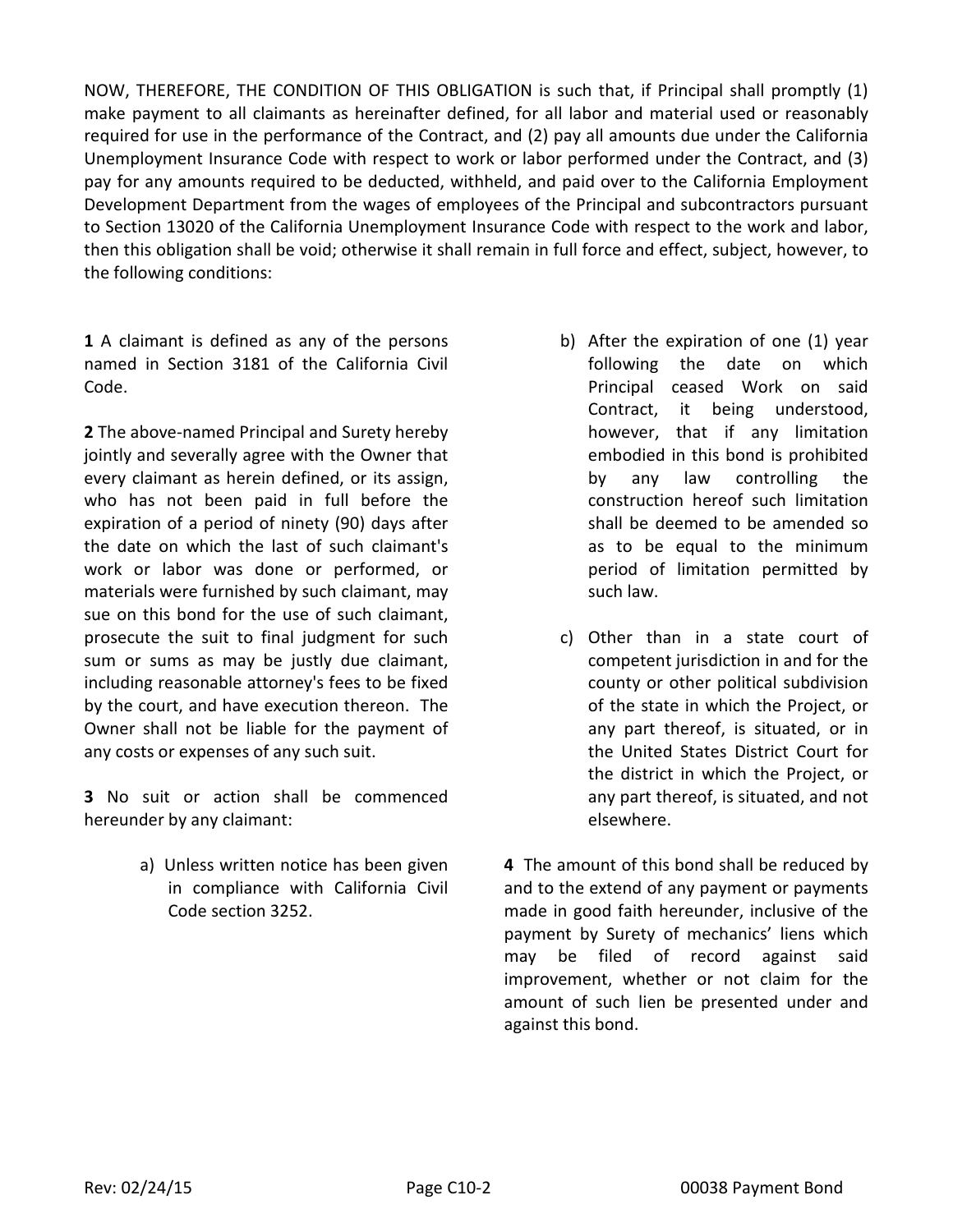| Signed and sealed this                     | day of                    | $\mathbf{r}$     |
|--------------------------------------------|---------------------------|------------------|
| <b>CONTRACTOR AS PRINCIPAL</b><br>Company: | <b>SURETY</b><br>Company: | (Corporate Seal) |
|                                            |                           |                  |
|                                            |                           |                  |
|                                            |                           |                  |
| Signature:                                 | Signature:                |                  |
| Name:                                      | Name:                     |                  |
| Title:                                     | Title:                    | Attorney-in-Fact |

**Notary Public Acknowledgment required for Surety and Contractor**